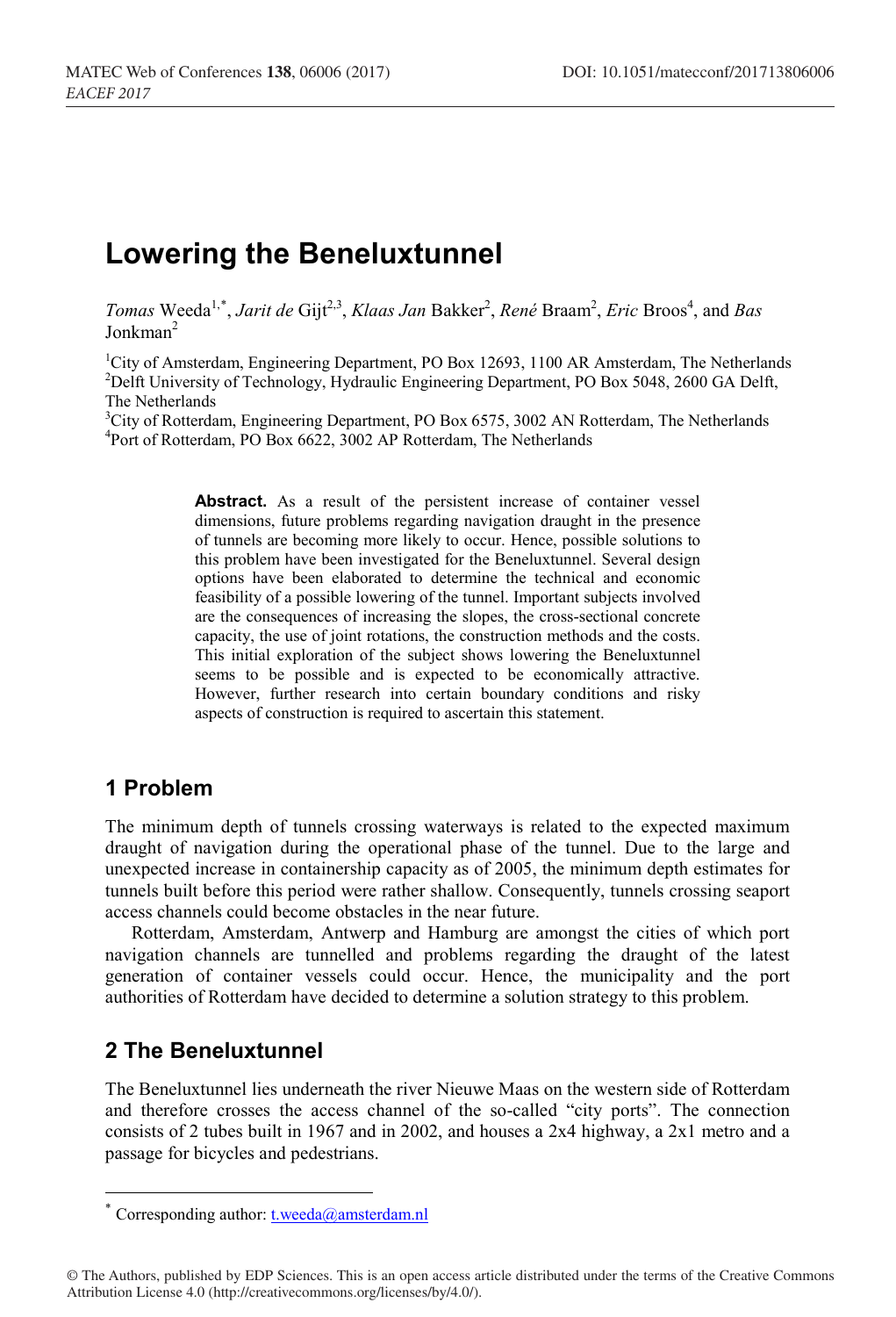Fig. 1 indicates the draught and the beam of the largest container vessels at the time of construction of the tunnels and now, relative to the depth of the tunnel tubes. It shows the depth related problems if a container ship of the latest generation would attempt to cross the Beneluxtunnel. Currently however, this is only a potential scenario as these types of ships do not (yet) visit the city ports because they are being served elsewhere in the port. But given the ongoing growth of container vessel dimensions and the expected unlikeliness of the port being expanded further into the sea in the coming years, the probability of the Beneluxtunnel becoming an obstacle for navigation is significant and preparing for this scenario by determining solution strategies to this potential problem appears to be sensible.



**Fig. 1.** This image indicates the draught and beam of the largest container vessels at the time of construction of both Beneluxtunnels and now, relative to the depth and width of the tunnel tubes (lowest point roof: NAP - 16.5 m) and the depth of the navigation channel for two-way traffic (red dotted line, NAP - 14.0 m) at low tide (NAP - 0.5 m).

## **3 Immersed tunnels**

Both tubes of the Beneluxtunnel are built using the immersion method. This method for constructing tunnels has originated in the United States in 1910 with the construction of the Michigan Central Railway tunnel, which was built by immersing steel tubes onto the bottom of the waterway and connecting them to each other. This method was further developed in the Netherlands by introducing the reinforced concrete rectangular crosssection, resulting in the construction of the Maastunnel in 1942. Since the 1960's this method has been often applied for the construction of tunnels underneath waterways.

An immersed tunnel consists of two abutments and a number of immersed elements. The abutments are constructed on site and are thoroughly founded with tensionpiles/anchors to withstand the upward pressure of the groundwater. The elements are prefabricated elsewhere and are sailed to the construction site when the abutments are finished, where they are immersed into a trench between the abutments, which is then backfilled and covered with bottom protection.

The 1<sup>st</sup> Beneluxtunnel consists of 8 elements of 8 x 24 x 93 m and the  $2<sup>nd</sup>$  Beneluxtunnel consists of 6 elements of 8.5 x 45 x 140 m. The abutments are built independent from each other with a spacing of about 30 m and contain amongst others an underwater concrete floor with tension piles and sheet pile sidewalls with anchors.

#### **4 Research**

As far as known by researchers the possibility of lowering an existing immersed tunnel has never been investigated. Hence, effort has been made to maintain a broad scope and to use as little fixed variables as possible. By determining the most promising solution strategies as generally as possible, this study can act as a basis for further research in this yet unexplored field of research.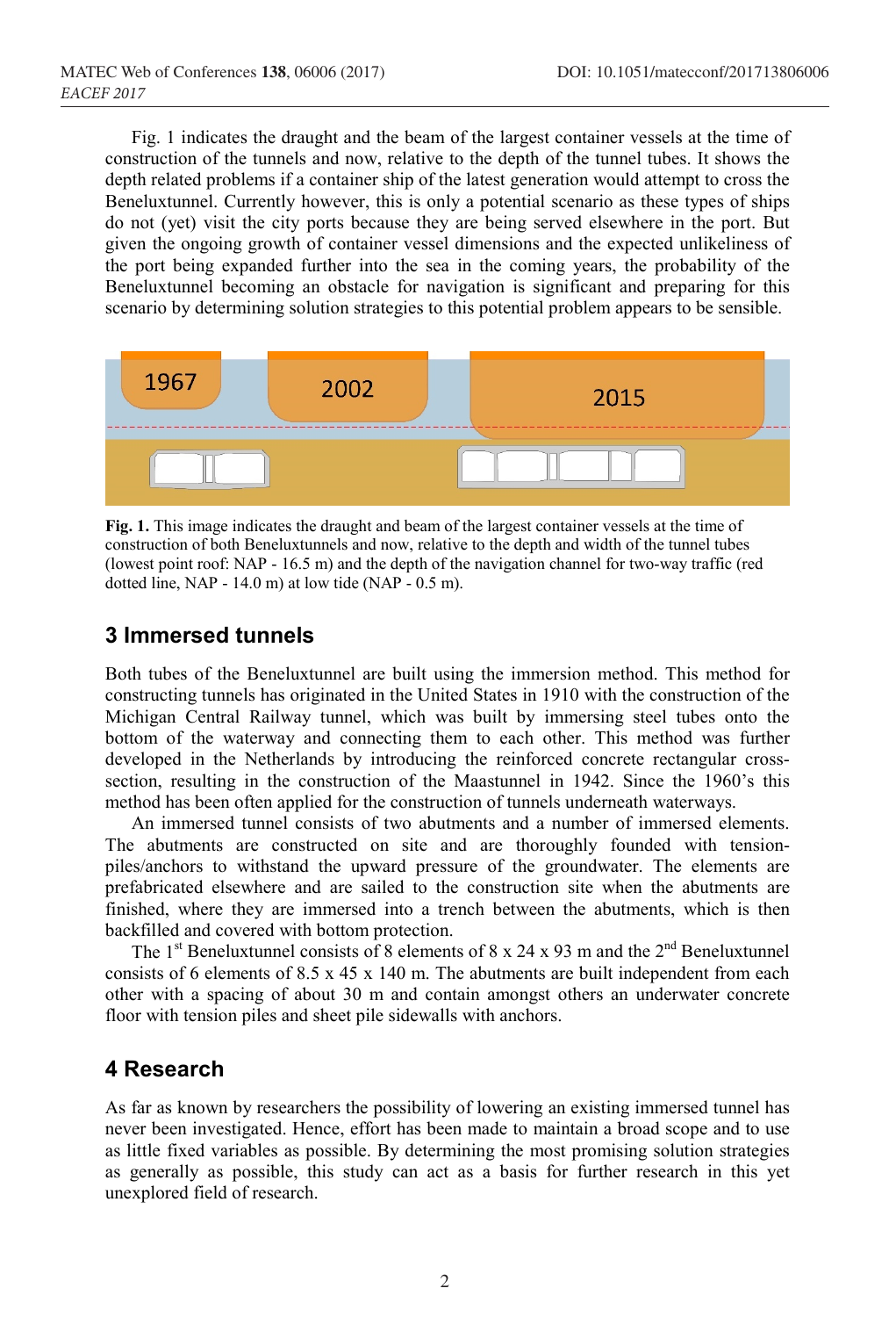This method is amongst others applied for determining the maximum slope of the road by varying it from the current 4.5 % up to a maximum of 7 %. With a larger slope, the available draught can be increased without having to apply major adjustments to the abutments. To allow fair comparison, the associated lowering of the speed has also been included in the evaluation.

This strategy contributes to objective value determination and therefore to the determination of the economic feasibility. In addition, also certain aspects concerning structural safety and constructability have been examined, aiming to determine the technical feasibility. At this stage, it is presumed that for lowering to be allowed, the structural safety of the tunnel may not be negatively influenced by any of the adjustments.

# **5 Design options**

An initial limited deepening of the navigation channel could be achieved by replacing the bottom protection at the critical points near the edges of the navigation channel with a thinner layer of protection. However, as it turns out this measure has already been applied to allow for the depth of the current channel. Hence, the height of the tunnel roof should be decreased at the critical points to allow for additional lowering, for which possibilities have been examined in this study.

For the additional lowering of the immersed part, mainly method of construction is of importance, for which two main alternatives can be distinguished:

- $I_1$  The elements can be disconnected and re-floated which could be interpreted as the inversed immersion process – for them to be re-immersed and re-connected later on a lowered bed.
- $I_2$  One could also try to lower the elements while they remain connected by using the (limited) freedom of rotation in the joints. To allow lowering, also the soil must be removed from underneath the elements and restored afterwards by underflowing.

For the abutments on the land side of the tunnel, the following design options can be distinguished:

- A1 One could decide not to adapt the abutments, which would have the lowest impact on the costs but lowering would need to occur in the immersed part only and is therefore limited.
- $A<sub>2</sub>$ . The transition points between the abutments and the immersed part could be adapted using the space provided by the presence of dewatering cellars. Consequently, rotation and limited translation of the connecting element could occur without having to alter the water- and soil retaining functions of the abutment.
- A3 If more depth is required, the abutments will have to be drastically adjusted. The side walls could most likely be reused but the underwater concrete floor and the tension piles will have to be replaced. This is expected to be a very difficult and costly operation but it is not regarded impossible at this stage.

The longitudinal profile of the tunnel is mainly determined by the chosen land part alternative and the maximum allowed slope. An example of possible longitudinal profiles and the associated dimensions of the enlarged navigation channel is shown in Fig. 2. In this example, the transition point has been adapted on one side  $(A<sub>2</sub>)$  and on the other side the abutment is kept unaltered  $(A_1)$ .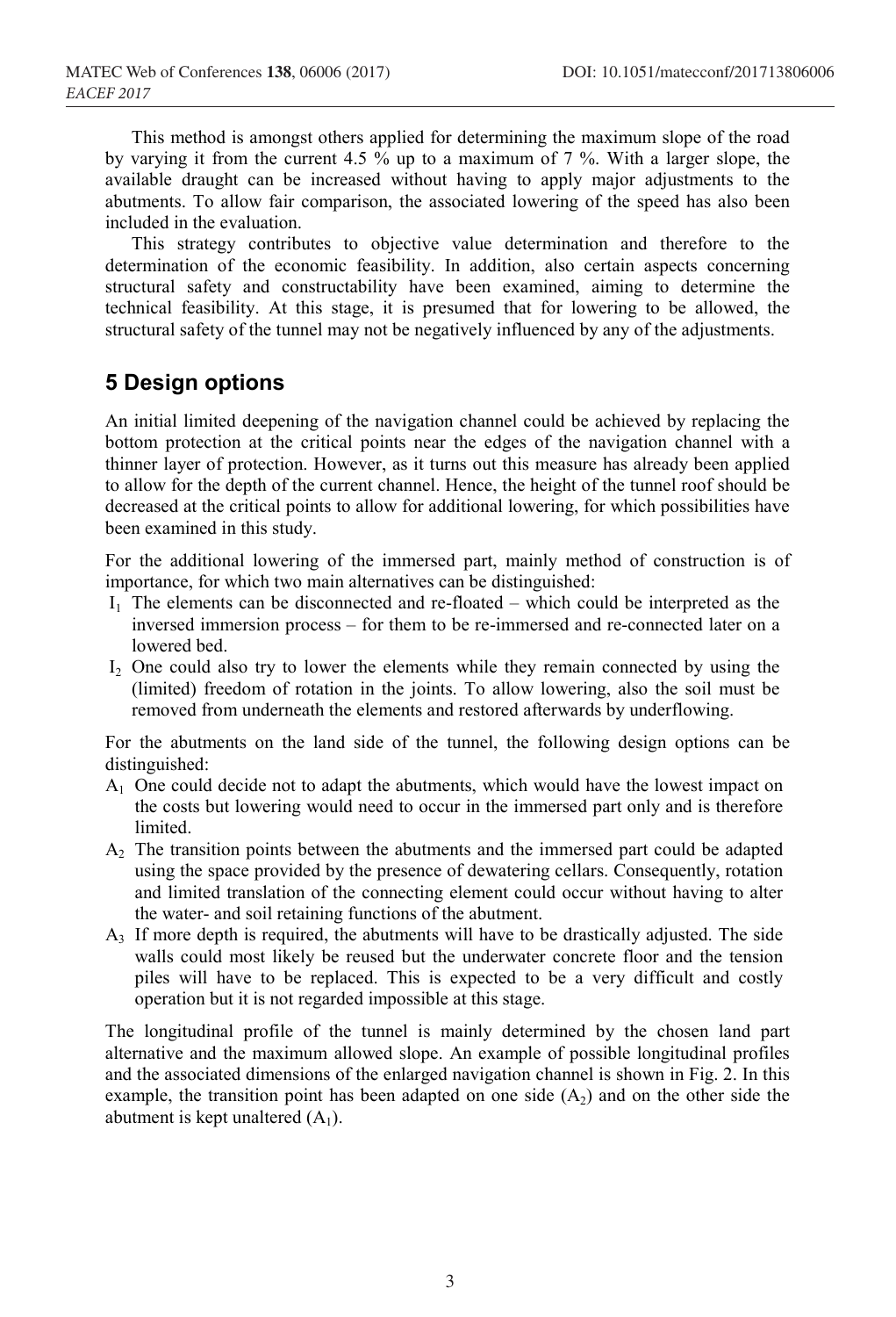

**Fig. 2.** This graph gives for the 1<sup>st</sup> Beneluxtunnel, the current and the possible longitudinal profiles for different maximum speeds and the associated maximum slopes, if the transition point has been adapted on one side  $(A_2)$  and on the other side the abutment is kept unaltered  $(A_1)$ . Also, the associated cross-sectional profiles of the navigation channel are displayed.

For this analysis, the relations between navigation, the navigation channel and the tunnel have been determined using [1]. Because navigation has not only increased in draught but also very strongly in beam  $-$  as indicated in Fig.  $1 -$  also the width of the required navigation channel increases very strongly. Consequently, the critical points in the longitudinal profile of the tunnel moves towards the shores if more depth is required.

This analysis gives a first impression of the possible design options. However, the structural safety of the immersed part may impose additional constraints to these design options. Crucial aspects to take into account are the cross-sectional strength of the elements and the consequences of rotations in the joints.

#### **6 Cross-sectional strength**

An important condition when lowering a tunnel element is that its strength needs to be sufficient to resist the occurring increase in hydrostatic pressure. To determine the maximum possible amount of lowering, this strength is compared with the forces occurring when the hydrostatic pressure is increased. Only the cross-section of the tunnel has been analysed as al forces are transferred in this direction. Because of available data, only the  $1<sup>st</sup>$ Beneluxtunnel has been examined.

The results of the analysis are displayed in Fig. 3 as the maximum possible lowering for different load factors. In all scenarios, material factors have been applied as prescribed in the Eurocode. As the situation is based on the maximum possible water level – based on the height of the dikes – increased with an extra 2 meters for waves, a load factor of 1 could be regarded sufficient.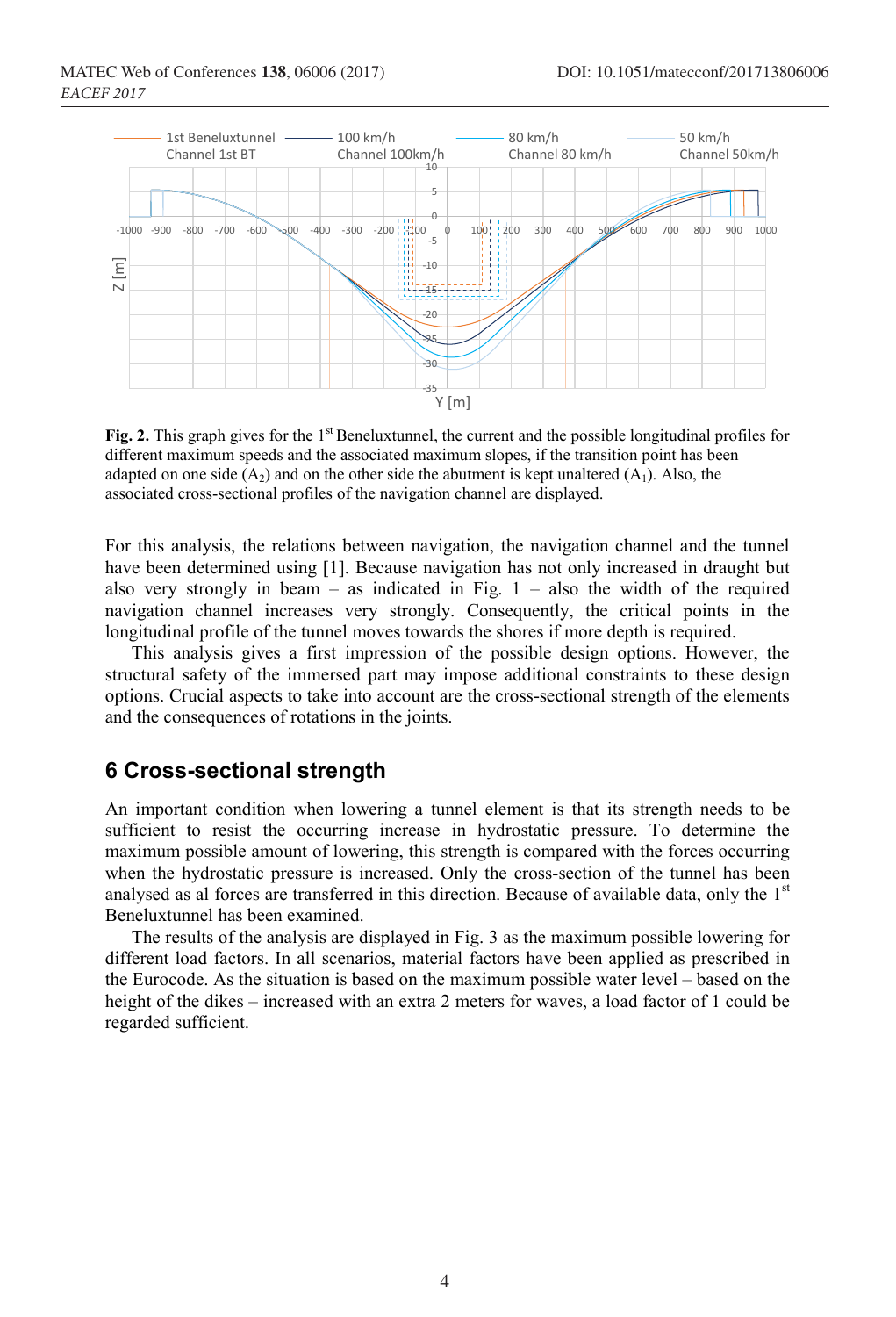

**Fig. 3.** This graph shows the maximum possible lowering for the deepest elements of the  $1<sup>st</sup>$ Beneluxtunnel for different load factors, based on the maximum allowed moments and shear forces.

Based on the calculations performed in the study, the cross-section of the 1<sup>st</sup> Beneluxtunnel has sufficient strength to allow a significant amount of lowering. Depending on the safety philosophy, 5 to 14 meters of lowering would be possible for the deepest elements. The shallower elements are dimensioned less strongly but also require less lowering.

This residual strength is particularly expected to be a consequence of the applied safety philosophy during the design of the elements, when a safety factor of 1.5 has been applied on the maximum considered hydrostatic pressure, resulting in a corresponding water level being much higher than the height of the dikes. In this study however, the design water level has been determined taking the probability of exceedance of the water level into account, resulting in a lower design value of the hydrostatic pressure than based on previous criteria. If a similar residual strength is found for the  $2<sup>nd</sup>$  Beneluxtunnel is given the 25 years between the construction of the tunnels not certain.

#### **7 Joint rotations**

With the existing methods for constructing immersed tunnels it is it is customary to cast the elements in segments with a length of about 15 to 20 meters. This prevents for temperature related cracks to develop during the hardening process and for loads occurring as a result of differential settlements to become unmanageable. Water tightness is provided by mounting rubber-metal profiles (W9ui) in the joints between the segments. Between the elements themselves GINA-profiles are mounted, which provide the primary seal during the immersion process. OMEGA-profiles later provide the final watertight seal. To prevent transverse displacements of the segments relative to each other, both the segment joints and the immersion joints contain a collar structure acting as a shear key.

The rotational capacity of these joints could be used to allow adjustment in the longitudinal profile of the tunnel. Small rotations in many joints can provide significant lowering of the tunnel. This method is especially interesting because the immersion joints in the  $1<sup>st</sup>$  Beneluxtunnel have been permanently casted meaning the elements are securely fixed against each other. For the  $2<sup>nd</sup>$  Beneluxtunnel, both joint types could be used. In this article however, only the segment joint will be discussed.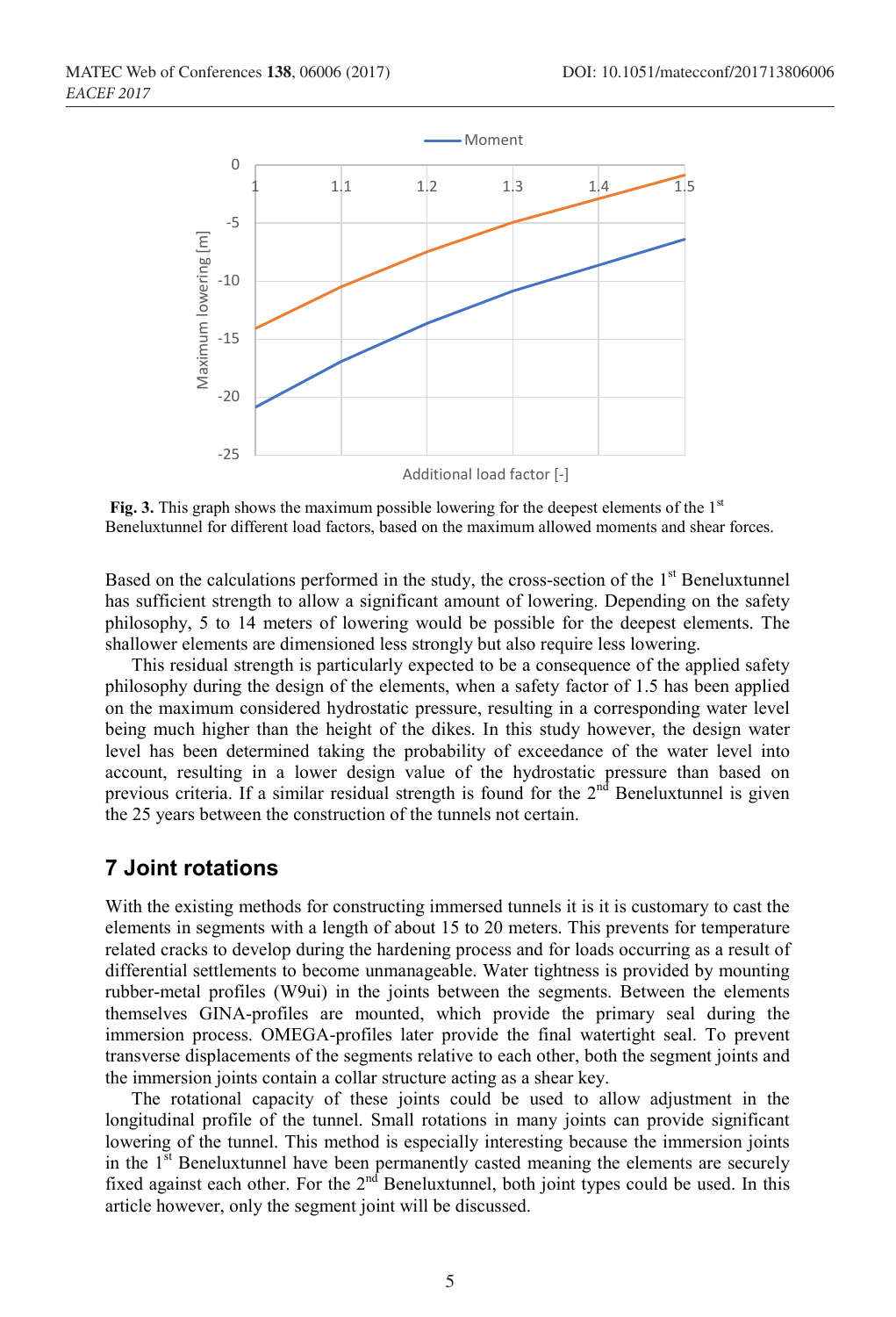It is important for the strength and the water tightness of the joints not to be compromised. The segment joints are designed to allow rotation and if one examines the functioning of the collar structure in more detail, it turns out that regarding the strength, there is very little difference between the situations in which an opening of a few millimetres occurs or a few centimetres. The pull-side of this situation is shown in Fig 4. This figure implies that with an enlarged opening, the probability of shear failure of the collar system would increase. However, for openings up to a few centimetres, the functioning of the reinforcement is practically the same. The W9Ui profiles turn out to be governing with a maximum elongation of 22 mm. [2]



**Fig. 4.** This figure shows the collar on the pull side of the segment joint, before and after rotation has occurred. The yellow arrow indicates the working line of the shear force. The red lines indicate possible fractures. The horizontal part of the collar has a length of about 25 cm.

To determine the maximum magnitude of the initial rotation, one has to estimate the differential settlements that are expected to occur. This however, is very hard to predict. Partially because limited measuring data is available, but also because after lowering, new foundation is required. Moreover, would the additional joint rotations caused by settlement lead to damage of the profiles, repair is principally possible as is described in [3]. A probabilistic approach could clarify this issue, but for this study it is chosen to estimate the maximum initial rotation as half of the maximum elongation, which is 11 mm or 1.6 x 10-3 rad.

#### **8 Results**

Now that the possible profiles like the example in Fig. 2, and the technical boundary conditions are known, the scope of the solutions can be determined. Fig. 5 shows for the  $1<sup>st</sup>$ Beneluxtunnel, for different combinations regarding the abutments and for different maximum speeds that are related to certain slopes, the maximum possible lowering of the navigation channel. The dotted line indicates the depth of the Maeslantkering its sill, what could presumably be regarded being the maximum required depth increase. Also, a distinction is made between rotation in only the immersion- or the segment joints – providing an almost equal amount of lowering – or in both joint types.

The technically possible lowering is clearly less than if one would only look at the abutments and the slopes, which is mainly caused by the restricted rotation capacity. The maximum depth regarding the strength of the cross section is only reached in case of large lowering of the abutments, as the adjacent elements are dimensioned less strongly and the relative increase of hydrostatic pressure is larger.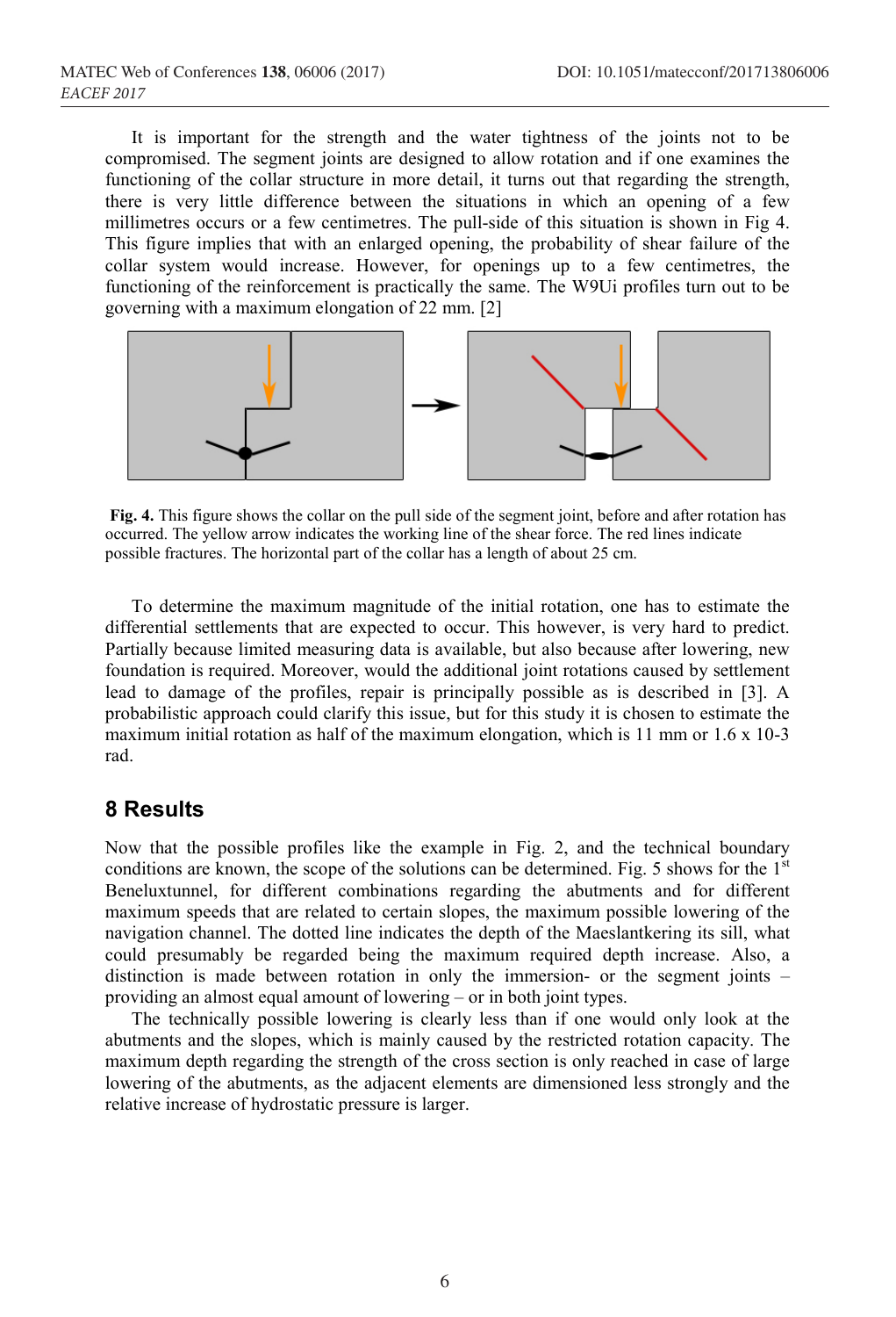

**Fig. 5.** This graph shows the maximum depth for different combinations of abutment adjustments and for different maximum speeds.  $0 =$  no adjustments  $(A_1)$ . Loc = locally adapt the transition point  $(A<sub>2</sub>)$ , gen = general lowering of the abutment  $(A<sub>3</sub>)$ . The two options with the \* have a slope of 4.5 %, like in the existing tunnel. The dotted line indicates the depth of the Maeslantkering at NAP - 17.0 m.

## **9 Construction**

For all design alternatives, the extent to which problems concerning the constructability are to be expected is examined. On the one hand, this is performed to demonstrate the (technical) feasibility, but it also serves a purpose as a base for cost estimates. The results will be briefly described here:

For the immersed part:

- $I_1$  To be able to re-float the elements, they must be excavated first. Also, the weight of the elements must be reduced by removing some of the ballast and external pretensioning must be installed to keep the segments together. Next, the elements must be disconnected. To be able to do so, bulkheads must be placed and the collars and OMEGA-profiles need to be removed from the immersion joints. To remove the elements, also the closure joint must be disconnected, which is expected to be very complicated but we believe it could be accomplished. Instead of re-floating the elements, they could be hoisted up to the surface which would allow for better control during this process. The elements can then be transported to a construction site where they are temporarily stored and revised. When the abutments are adjusted to the increased depth, the elements can be re-immersed.
- I2 Alternatively, the elements could be lowered without re-floating them. To allow this, the soil would have to be removed from underneath the elements with specialized dredging equipment. The axial compression – present in immersed tunnels due to their construction method – will allow limited spans to exist without the occurrence of tensile stress in concrete or rotations in the joints. Consequently, spans of 20-30 meters are expected to be possible. To undermine the entire tunnel however, external pretensioning and temporary supports will be required. Both in the pre-tensioning and in the supports, mechanical components must be implemented to allow and control the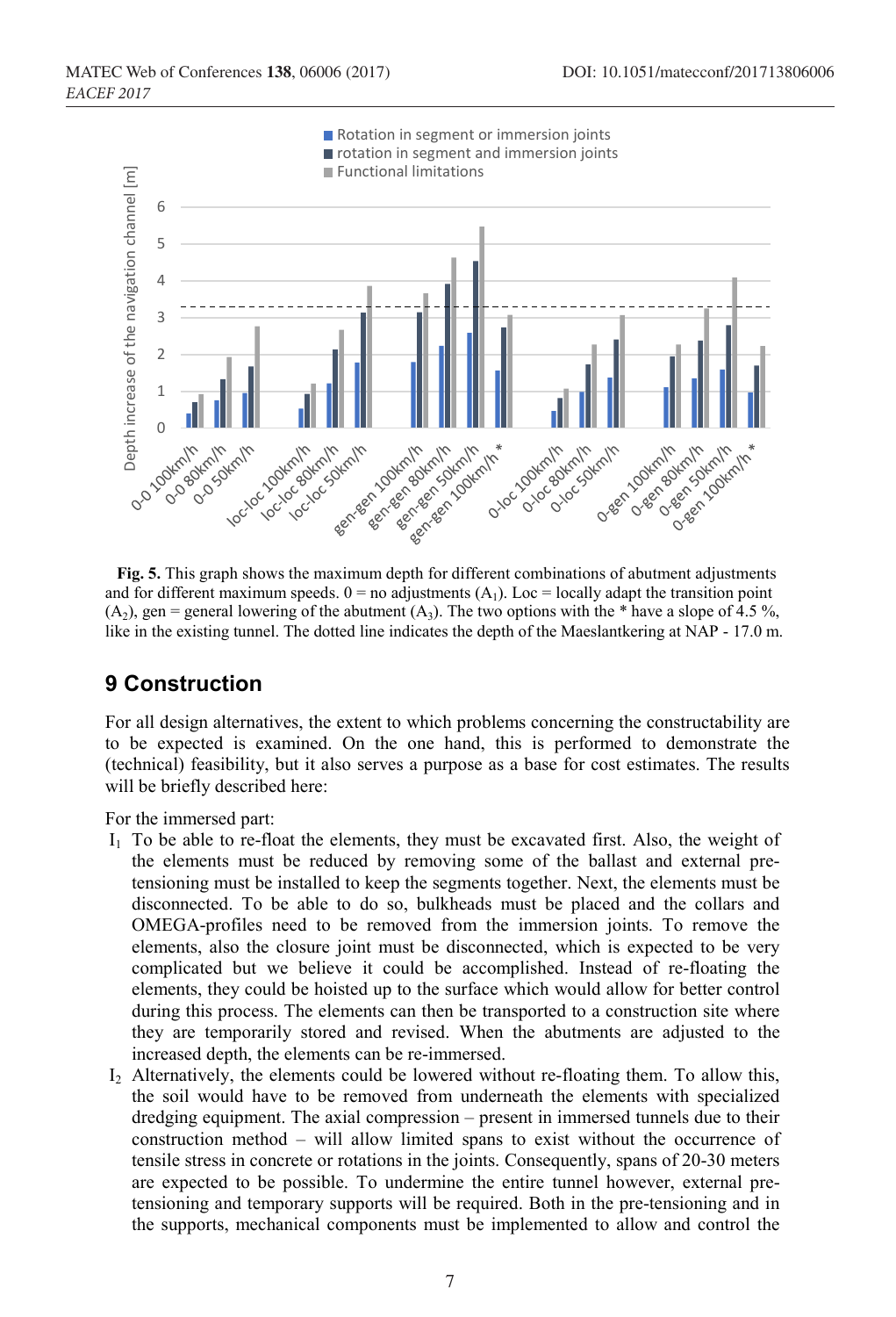lowering process. Also, at least one joint must be opened to allow horizontal displacement of the elements when the tunnel is lowered. This joint will later be closed similar to a closure joint. Once the tunnel has reached is desired depth, the elements must be underflown again to restore their foundation.

For the abutments:

A1 No adjustments requires no constructional effort.

- $A<sub>2</sub>$  To locally adjust the transition point, it must be accessible, which requires for the adjacent element to be removed so a water retaining screen can be placed. The space provided by the dewatering cellar could be utilized to reconstruct a new transition point at a lower level, possibly at an increased angle.
- A3 General lowering could be achieved by wet reconstruction. First, additional anchors must be inserted in the side walls. The adjacent element must be removed and a water retaining screen must be placed which will allow for the entire land part can be inundated. The underwater concrete floor and all structures above have to be removed. New tension piles and vertical anchors must be placed. Finally, a new underwater concrete floor can be constructed on the desired depth, the water can be removed and all structures above can be rebuilt.

Apart from the construction methods of the alternatives themselves, also the consequences of their combinations are important. For instance, to adjust the land part space is required, making it necessary for at least one element to be re-floated in most scenarios. Also access to the elements during construction is an important advantage, making the adjustment of only one of the land parts much more attractive. This will however require for the navigation channel to be moved towards one of the shores.

Also, some differences between the  $1<sup>st</sup>$  and the  $2<sup>nd</sup>$  Beneluxtunnel exist. Important is for instance the fact that in for the  $1<sup>st</sup>$  Beneluxtunnel, the immersion joints are filled with concrete, which highly complicates the re-floating capabilities of this tunnel its elements. Also the foundation is different. Underneath the  $1<sup>st</sup>$  Beneluxtunnel lie temporary foundation tiles that need to be removed separately. The 2<sup>nd</sup> Beneluxtunnel is founded directly on gravel which could be removed using the right dredging equipment.

Based on the described methods, constructing the design alternatives is expected to be possible. However, additional research is required to increase the certainty of this statement. To prove constructability, it is required to perform a full safety analysis in which is checked whether the strength, stiffness and stability of all structural components satisfy the limit states during all phases of construction. This was not possible during the limited time of this study. Instead, only the structural components and construction phases that are expected to be most critical are examined. Hence, at this stage a large risk on unexpected setbacks exists.

#### **10 Evaluation**

Based on the construction methods, the costs of the different design alternatives are estimated. Also some other aspects are expressed in money for the comparison to be as fair as possible. For instance, the economic damage of traffic hinder during construction and as a consequence of lowering the maximum speed is estimated. The costs of building a new tunnel and demolishing existing one has also been estimated.

This information is used to determine what combination of design alternatives at which desired depth is the most economically attractive lowering method. The results are given in table 1, in which the total costs of the project are shown, including traffic costs. The effects of possible restrictions on combinations and the differences between the  $1<sup>st</sup>$  and the  $2<sup>nd</sup>$ Beneluxtunnel have been neglected.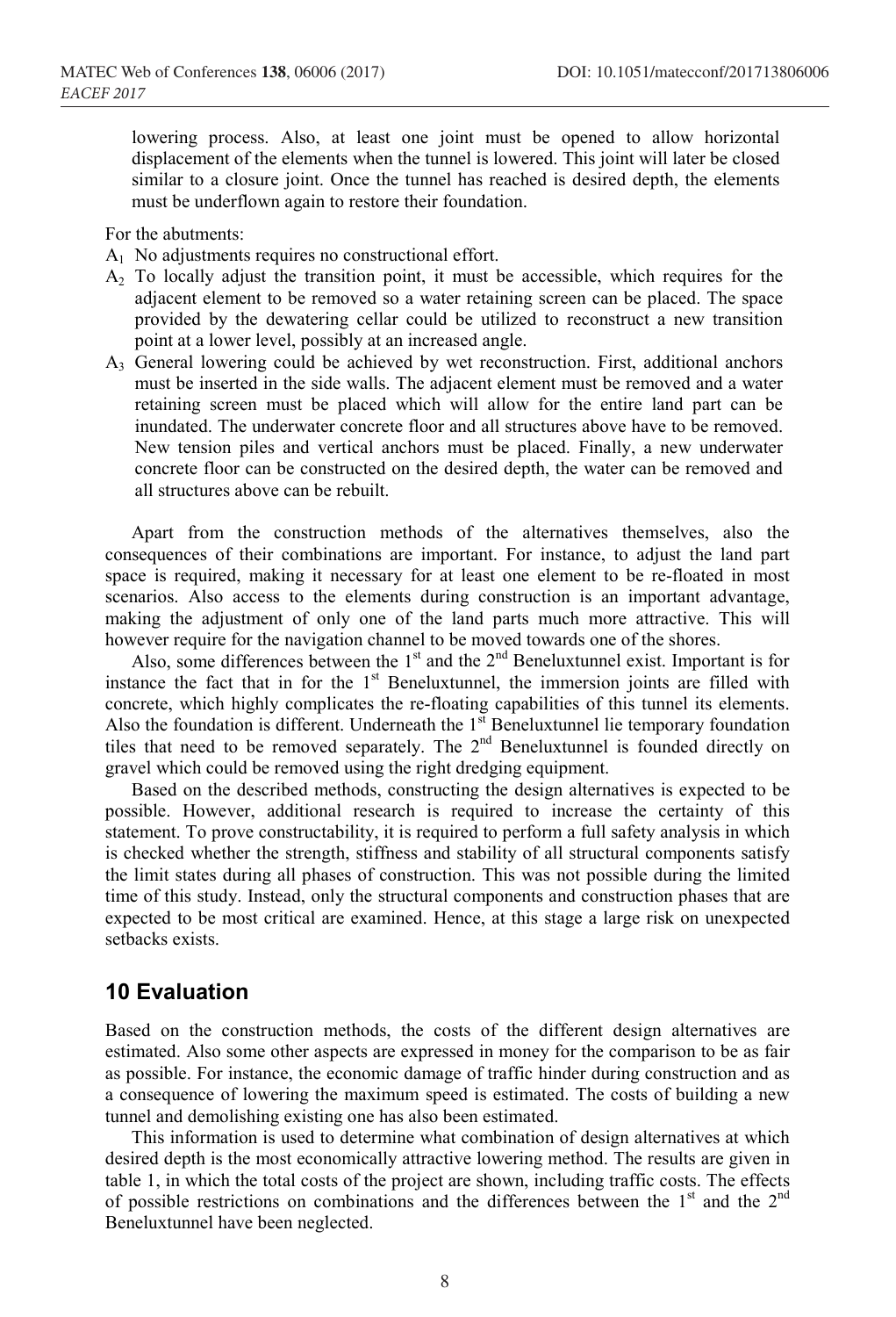| <b>Table 1.</b> This table shows the most economically attractive combinations of design alternatives per |
|-----------------------------------------------------------------------------------------------------------|
| for different lowering ranges. The costs include the entire project (reconstructing both tunnels,         |
| including traffic costs).                                                                                 |

| Lowering<br>range | <b>Abutments</b>                   | <b>Immersed part</b> | Costs<br>(millions) | <b>Slope</b> |
|-------------------|------------------------------------|----------------------|---------------------|--------------|
| $0.0 - 0.9$ m     | Local adjustments<br>on both sides | Remain immersed      | € 295               | $5\%$        |
| $0.9 - 1.9$ m     | General lowering on<br>one side    | Remain immersed      | €415                | $5\%$        |
| $1.9 - 3.2$ m     | General lowering on<br>both sides  | Remain immersed      | $\epsilon$ 500      | $5\%$        |
| $3.2 - 3.6$ m     | General lowering on<br>both sides  | Re-float             | € 665               | $5\%$        |
| $>$ 3.6 m         | New immersed tunnel                |                      | $\epsilon$ 730      | $5\%$        |

This cost analysis shows that for all desired depths up to the depth of the Maeslantkering, lowering the existing Beneluxtunnel is economically more attractive than building a new one. Also, increasing the slope with more than 5 % is not desired. The lowered construction costs do not outweigh the economic damage of lowering the speed. However, due to recent changes in design regulations, the slope can be slightly increased from 4.5 % to 5.0 %. [4]

When interpreting these results one should be aware of the large uncertainties in these estimates as they strongly depend on construction methods that are currently not sufficiently detailed to be able to exclude large unforeseen costs.

# **11 Conclusions**

This preliminary study shows that lowering the Beneluxtunnel down to the depth of the Maeslantkering is expected to be technically possible as well as economically attractive. Furthermore, for this depth range can be concluded that:

- The 1<sup>st</sup> Beneluxtunnel has sufficient excess strength in order to allow lowering.
- Joint rotations can be utilized to adapt the longitudinal profile of the tunnel.
- For the abutments, the preferred solution depends strongly on the desired depth. General lowering is by far the least attractive solution, but is inevitable from a desired depth of more than 1 m.
- For the immersed part, lowering the elements while they remain immersed preferred. To create space however, it is desired to re-float at least one element. Hence, a combination of both methods is preferred.
- The large expected costs of lowering the maximum speed makes this an unattractive option.

It is recommended to perform additional research on certain boundary conditions and construction methods which could only be treated partially during this study and could therefore be defined as large risks during this stage. Important subjects are:

- Determining the excess strength of the  $2<sup>nd</sup>$  Beneluxtunnel.
- Determining the maximum allowed joint rotations taking into account the effect of deformations.
- The removal of structural components (including the closure joint) and the effects of this on the tunnel.
- The stabilisation of the tunnel elements during excavation and during the lowering process.
- The replacement of the underwater concrete floor and the tension piles of the abutments.